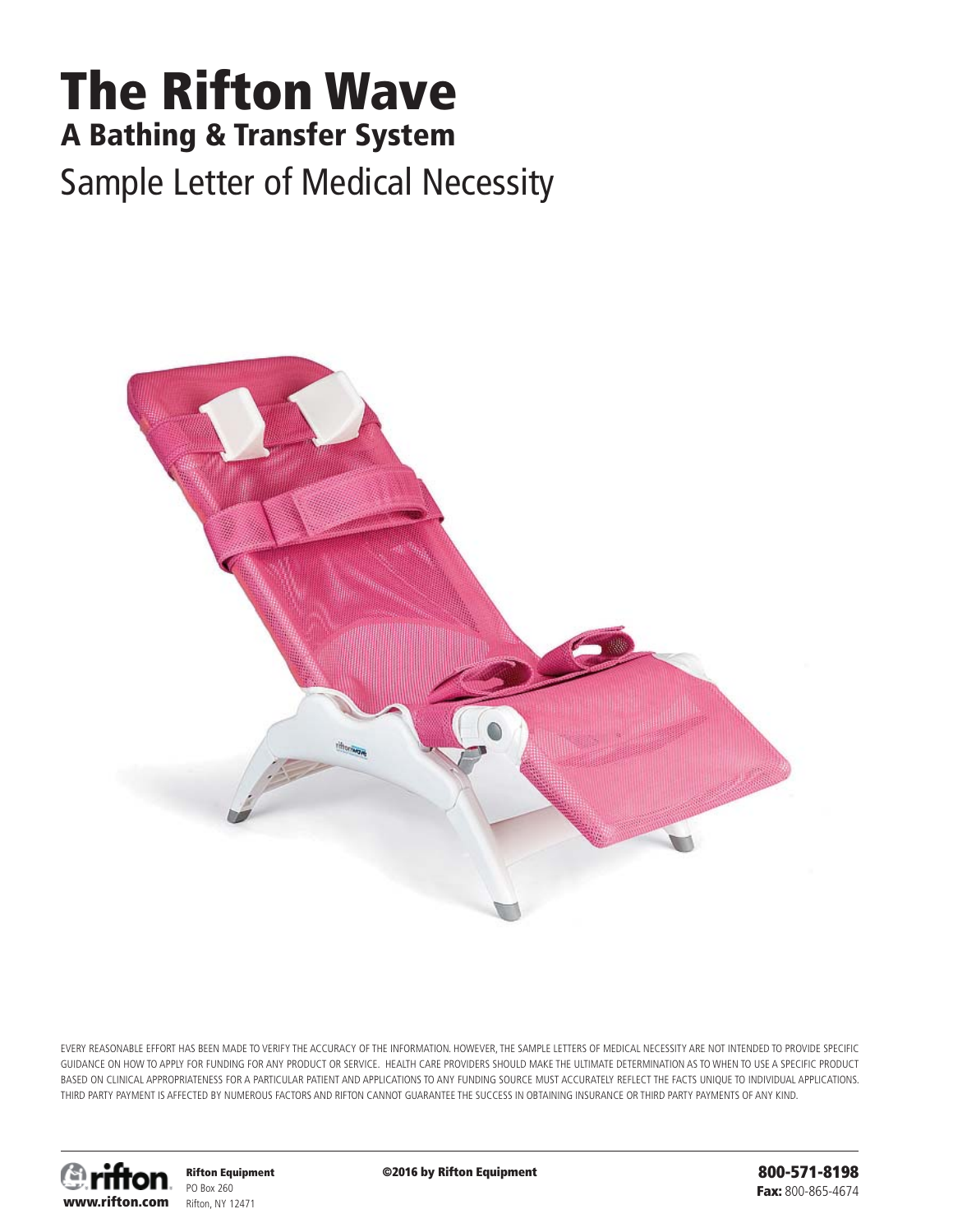

**800-571-8198 Fax:** 800-865-4674

**www.rifton.com**

# **Rifton Wave**

## Components of a Letter of Medical Necessity.

#### Describe who you are, what you want, and beneficiary's name.

As John Doe's therapist I am requesting funding authorization for a Rifton Wave. This durable medical device was prescribed by John's physician, is distinctly medical in nature, and would not normally be of use in the absence of illness and injury. This DME is necessary for daily activities related to health and personal hygiene, particularly bathing and showering. Bathing is among the activities of daily living considered essential to personal hygiene, health, and well-being.

What follows is a breakdown of John's needs, safety issues and space management issues.

#### **Explain the beneficiary's condition, diagnosis, or nature of injury.**

*(Describe ability to sit, stand, walk, and transfer including amount of assistance needed for each activity pertinent to the process of bathing or showering, including transfer into the bathtub or shower. Where appropriate, describe other related equipment in use, such as mobility device, patient lift, etc.)* 

John Doe has spastic quadriplegia with resulting difficulty in controlling his head, trunk, arm and leg movements. He presents with scoliosis and a right hip deformity. He is currently positioned in a wheelchair as he can only sit upright when supported at the trunk, hips and legs. John has insufficient leg strength or postural control to effectively achieve manually assisted transfers in and out of his wheelchair and currently relies on the Rifton TRAM for all transfers to and from his wheelchair. John also has recurrent episodes of bowel/bladder irregularities, including constipation and diarrhea due to medicine side effects, and has a history of urinary tract infections and one incident of skin decubitus, now resolved. These medical issues are in part directly related to the difficulties of maintaining proper hygiene for John. The Rifton Wave is medically necessary for John Doe as he is currently unable to safely use the bathtub or shower in his home.

#### **Discuss the impact of the above diagnosis on the beneficiary's and caregiver's life. Note the limitations without the requested equipment.**

*(Include details about the recipient's current equipment or how the recipient is currently bathing, and specific and detailed information about why it is no longer meeting the recipient's needs or cannot be repaired.)*

Because of John's impairments, he is dependent for all positioning, transfers and activities of daily living including hygiene care. Currently in the home environment his hygiene care is done on his bed; as a result his hygiene suffers as well as his dignity and quality of life. Being bathed like a baby in a horizontal position is humiliating and has a psychological cost. Additionally, as John eventually grows into his teenage years, transferring him to the bed and re-positioning him as needed for hygiene care will become more strenuous, timeconsuming and risky. At present when John Doe requires a thorough clean, John's father transfers him from wheelchair to the bathtub, physically holding onto him throughout the bathing process to maintain his seated position. This is a physically demanding transfer with limited space to maneuver and is potentially hazardous on the often wet bathroom floor. His father's effort and fatigue in maintaining John's seated position while in the tub limits the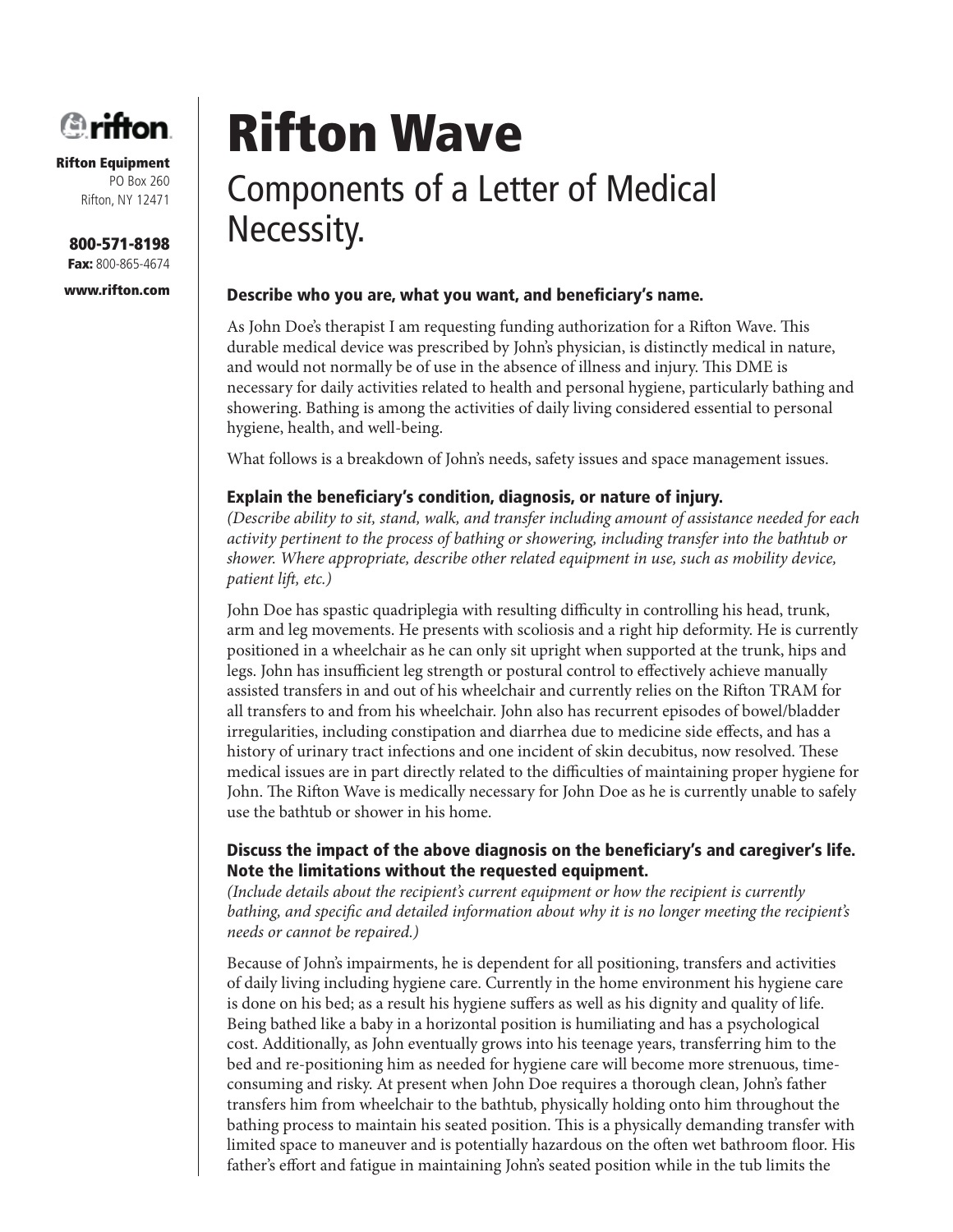

**800-571-8198 Fax:** 800-865-4674

**www.rifton.com**

time that John can sit for the necessary cleaning to be performed. Additionally, John's own postural effort to help maintain his sitting balance on an uncomfortable surface does not allow him to relax appropriately, and the spasticity of his limbs and involuntary movement of his body against the hard surfaces of the bathtub places him at risk for significant injury.

**Discuss the needs and safety factors for children/adults with significant support needs** (include the benefits the requested equipment will provide).

Finding a bathing and transfer system that meets the needs and safety issues of significantly involved children presents a multitude of challenges. This is further complicated when taking into consideration a variety of bathroom sizes and configurations. The incidence of client injury is significantly higher in this area of care because of these obstacles.

A bathing system must offer supports and adjustment options for head, trunk, hips and legs as needed for safety and positioning while allowing freedom of movement so that the client can learn and perform related skills in the area of personal hygiene. The bathing system must be designed with a surface that accommodates deformities to decrease pressure on skin areas and that allows water flow throughout the bathing or showering process. It must also enable improved ease of transfer from wheelchair to bathing system. To accommodate for growth, a system must allow progression from tub to shower.

Funding for the Rifton Wave is being requested for John Doe as this system offers solutions to the multitude of problems discussed above and more.

#### **Describe needs and safety issues for caregivers.**

To prevent back injuries, caregivers must have an environment conducive to level lateral transfers with adequate room to maneuver themselves, a wheelchair, the child or adult and the equipment used for bathing or toileting. All of this must be done without the supportive advantage of clothing and is further complicated by the slipperiness of soap and water. In addition to this, as children grow, caregivers and/or family members are at a greater risk of injury due to increasingly difficult transfers.

Current literature suggests that no caregiver should lift more than 35 pounds of a patient's weight under ideal conditions. [Waters TR (2007). "When is it safe to manually lift a patient?" American Journal of Nursing 107(8):53-58.] John's father and caregivers are routinely lifting more than this to perform John's hygiene care.

Although John can momentarily bear weight in a standing position while fully supported, the Wave is medically necessary due to his medical condition which causes him to be unstable with ambulation and places him at risk for falls/injury.

#### **State the type of equipment and accessories being requested. Describe equipment and its adjustments for growth.**

I am requesting a Rifton Wave for John's use in the home with the features and accessories described below. The Wave is designed for bathing and/or showering in instances of disease, injury, or disability. This device is designed and manufactured as durable medical equipment.

This device provides for alleviation and compensation in the case of disability due to injury or disease. Specifically, John Doe requires consistent, regular and thorough cleaning in order to prevent infection of the perineal area. Due to his diagnosis John is unable to bathe or shower without being seated, and additionally he is unable to transfer to and from a tub. John is at risk for injury should he attempt this required functional daily activity. For these reasons, this device with accessories as specified is medically necessary.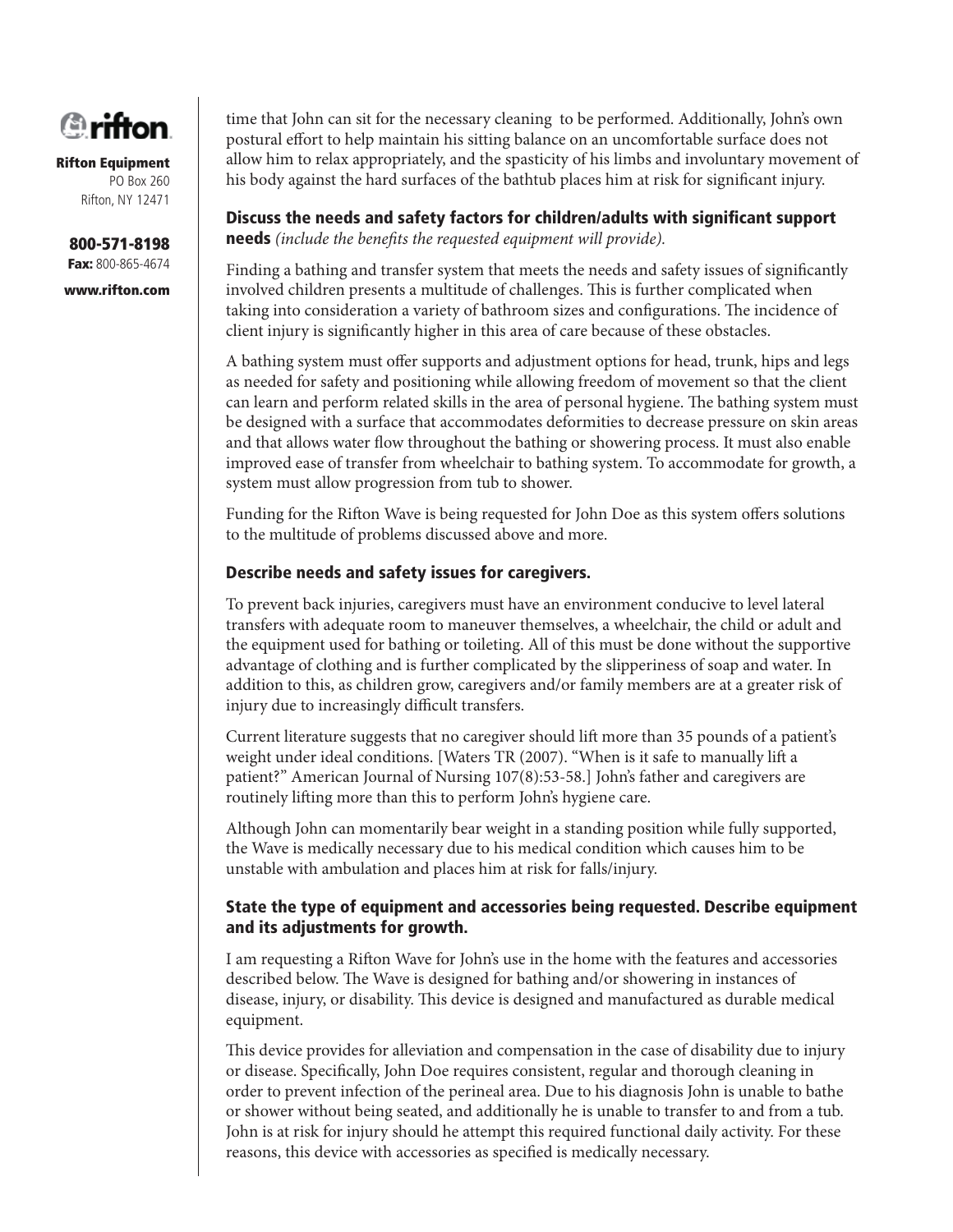

**800-571-8198 Fax:** 800-865-4674

**www.rifton.com**

The intended use is not for self-help, convenience, or personal comfort. The provision of a Wave for John Doe is consistent for clients with his medical condition and level of disability. Therefore I request funding for this medically necessary device.

The Wave provides the supports and positioning options that John needs to sit independently and safely while in the bathtub or shower and provides the additional positioning options necessary for cleaning all parts of his body to provide effective hygiene health.

- The Wave has incremental adjustments of the backrest angle, plus incremental adjustments of seat angle that are independent of the adjustment of the calf rest angle. The adjustment range of seat, back and various accessories will allow John's caregivers to position him with stability and in an appropriate position for proper hygiene care. Meeting John's needs for adequate postural support using the angle adjustments of seat and calfrest will also effectively reduce tone and promote relaxation while John is in the bath chair, enabling better care. These features are unique to Rifton's Wave, and will enable John to be positioned with appropriate hip and knee flexion to reduce his spastic extensor tone and improve his tolerance for the seated position during bathing.
- The Wave has soft polyester knit fabric with generous padding that is removable and washable. This fabric accommodates John's physical deformities and protects his skin integrity. It is sufficiently porous to enable effective bathing by spraying water with a shower nozzle through the fabric. The seat fabric can be easily slipped off the lower part of the frame (before John is in it) so that if desired, John can safely sit on the floor of the bathtub while remaining securely supported by the backrest and accessories. This can allow for submersion under water and more thorough cleaning should this be required.
- The seat is extra wide with open sides, facilitating easier transfers and comfort while bathing. The weight-bearing surfaces of this device are of polyester knit fabric with padded areas so John can sit with comfort for longer cleaning sessions when needed with less chance of adverse pressure or skin breakdown. The Wave accommodates a wide range of growth, with an open design that allows John Doe to continue to sit comfortably as he grows.
- Optional chest straps, head blocks, and leg straps will enable appropriate positioning and assure safety. These supports can be temporarily released for freedom of movement as necessary. The chest strap opens easily and is designed to be placed out of the way so that it will not impede transfers.
- The Wave is also designed to be thoroughly cleaned when required, including laundering the fabric, assuring effective sanitizing and infection control.
- The Wave adjusts from sitting to reclining and can be used outside the bathroom as a supportive seating system in other environments. This offers John Doe a safe and comfortable alternative seating option out of the wheelchair.

The Wave has three bases: tub stand, shower stand, and a tub transfer base.

Any size of Wave bath chair can be configured onto these bases. This will reduce costs as John grows and requires a larger bath chair. Because the tub stand, shower stand, and tub transfer base accommodate any bath chair size needed by the growing user, it eliminates the need for John to to obtain a second larger size base as he grows older.

The Wave is a simple and cost effective solution that will not require remodeling John's bathroom and will eliminate ineffective and strenuous bed baths.

• The tub stand rests securely on the tub floor and raises the bath chair to a comfortable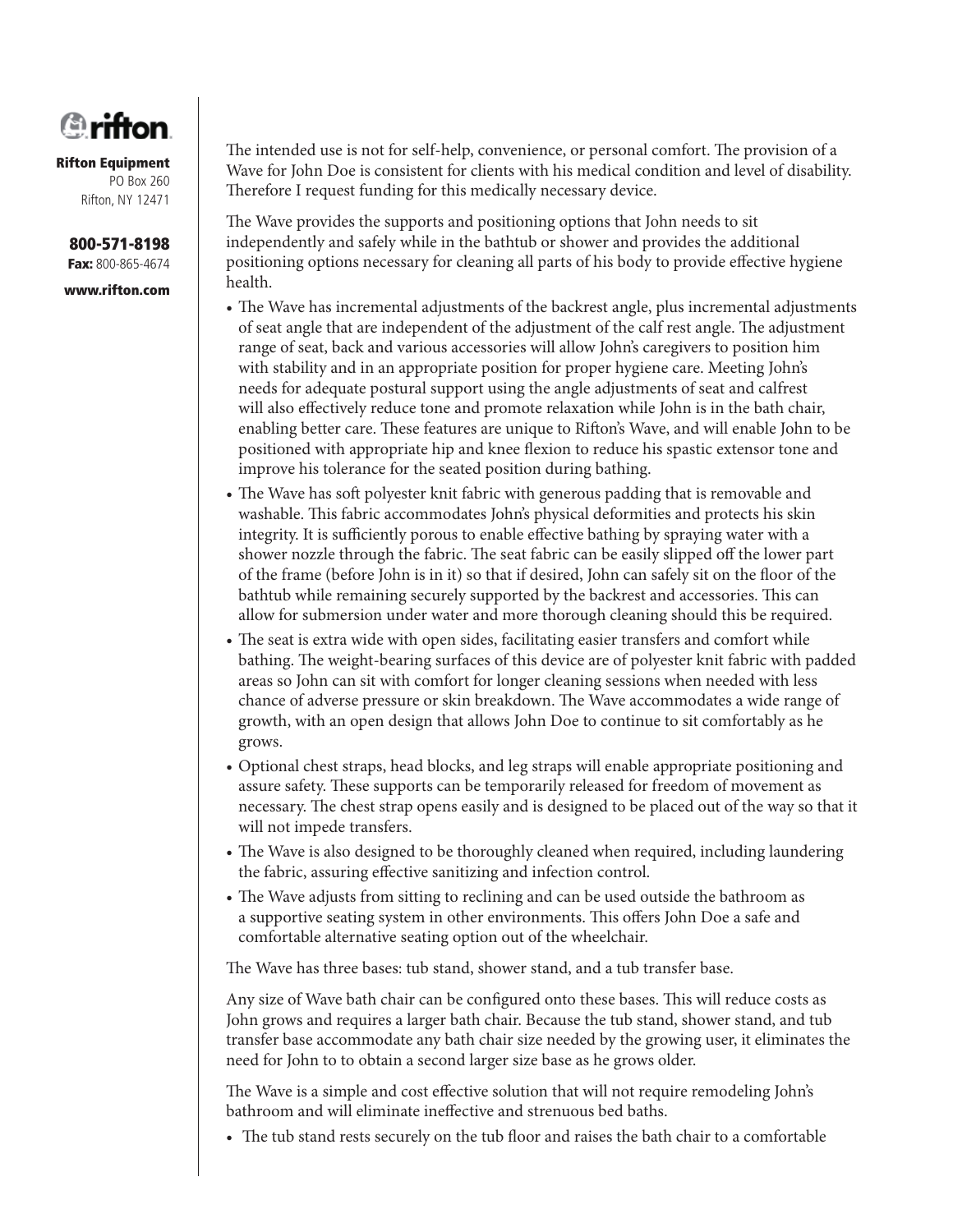

#### **800-571-8198 Fax:** 800-865-4674

**www.rifton.com**

height for the caregiver, enabling greater ease and improved care with the transfer and bathing process. The tub stand legs can be placed in two positions, raising the bath chair either  $5\frac{1}{2}$ " or  $11\frac{1}{2}$ ".

- The shower stand allows the bath chair to be rolled into a shower stall at a height that enables thorough cleaning and better hygiene for John Doe. This stand is designed with 4" locking casters for smooth and easy maneuverability.
- The tub transfer base has height adjustable legs, that can be adjusted up to 19" high to fit over the outer side of the bath tub at the level of a wheelchair for ease of transfers to the tub area. With the tub transfer base, John can be transferred from a wheelchair into the Wave bath chair which is on the tub transfer base using a mechanical lift . It can then be easily moved and rotated over the tub, which enables John to sit independently with zero lifting for the caregiver. The Wave will then allow John to sit independently in the tub. No other bathing device offers this tub transfer base that enables manual or lift-assisted transfers from wheelchair to bath chair, and subsequent no-lift positioning of a bath chair over a tub. This particular tub transfer base is medically necessary for John Doe, as he is unable to safely transfer to and from the bath chair without the use of the tub transfer base. The tub transfer base cannot be considered a duplication of equipment because the client does not currently have a patient lift that can be used effectively for transfers of the client over the tub.
- The Wave bath seat and the tub transfer base fold for easy storage.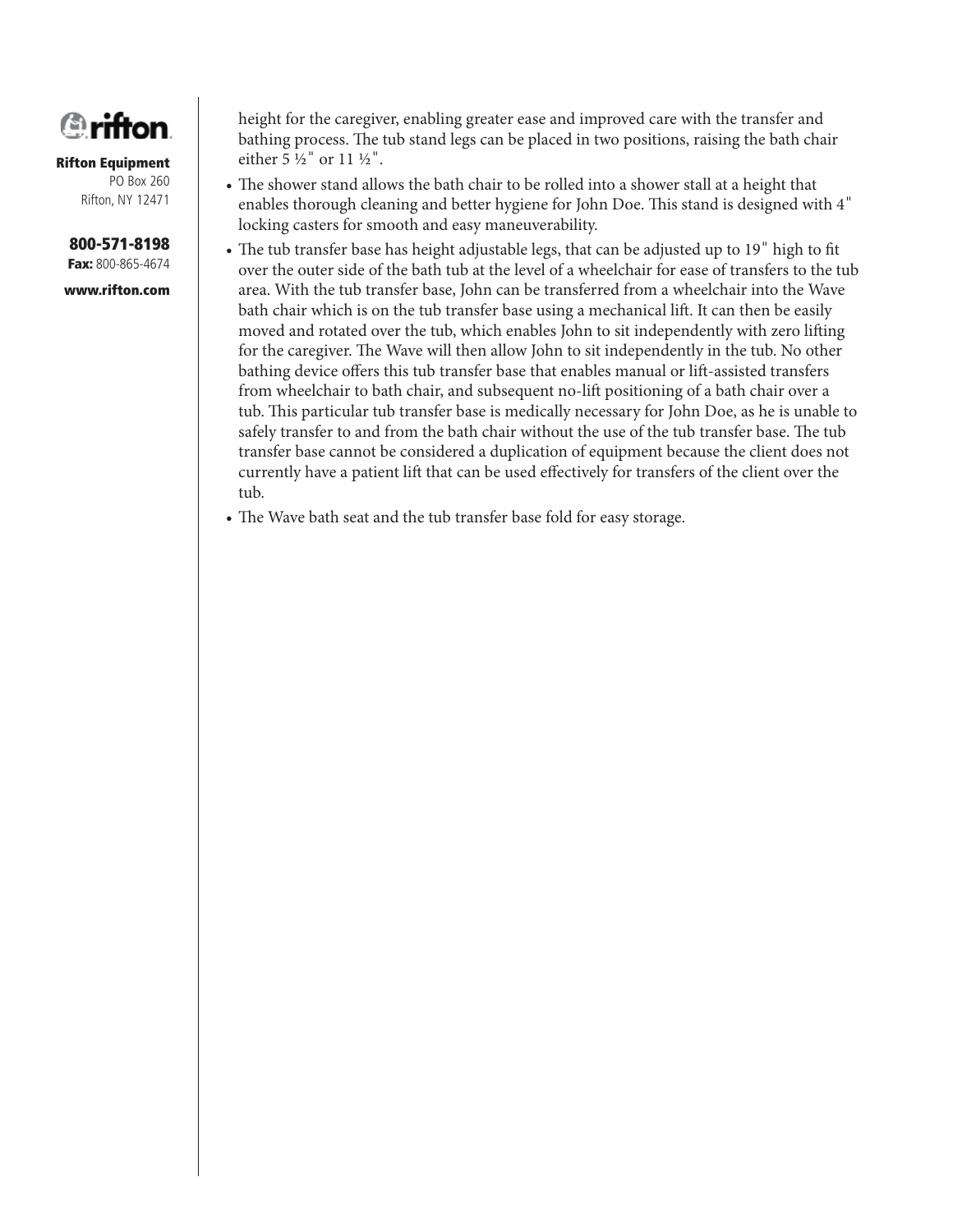

**800-571-8198 Fax:** 800-865-4674

**www.rifton.com**

#### **Itemization of the Rifton Wave Bathing & Transfer System Item # Description Medical Necessity Cost**

*Include only those product features that will be applied for.*

| <b>Description</b>                         | <b>Medical Necessity</b>                                                                                                                                                                                                                                                                                                                                                                                                      |
|--------------------------------------------|-------------------------------------------------------------------------------------------------------------------------------------------------------------------------------------------------------------------------------------------------------------------------------------------------------------------------------------------------------------------------------------------------------------------------------|
| Chest strap without<br>lateral positioning | Positioning strap adjusts securely around torso to provide trunk support.                                                                                                                                                                                                                                                                                                                                                     |
| Chest strap with lateral<br>positioning    | Positioning strap adjusts securely around torso with adjustable lateral straps to<br>maintain trunk alignment.                                                                                                                                                                                                                                                                                                                |
| <b>Headblocks</b>                          | Head blocks provide lateral support to maintain head in safe midline position.                                                                                                                                                                                                                                                                                                                                                |
| Leg straps                                 | Fully adjustable leg straps place hips in abduction, support each leg individually in<br>cases of spasticity, and provide additional security for safe positioning.                                                                                                                                                                                                                                                           |
| <b>Calf rest</b>                           | Calf rest supports lower extremities when feet do not reach environment surface,<br>such as when tub or shower stand is in use. Prevents lower legs from being<br>suspended into the force of gravity, cutting off circulation behind knees and/or<br>resulting in pooling of fluid in feet/ankle areas.                                                                                                                      |
| <b>Tub stand</b>                           | Bath chair snaps on to tub stand for height adjustability to place client at height<br>above tub floor surface and/or water level as required by client's medical condition.<br>Tub stand also prevents strain and injury to caregiver by improving ergonomics<br>and reducing maladaptive postural positioning of caregiver. Accommodates small,<br>medium, or large Rifton Wave.                                            |
| <b>Shower stand</b>                        | Shower stand with 4" locking casters places the chair on wheels at caregiver's<br>standing height for improved ease of lateral transfer into chair and ease of rolling<br>into shower stall. It places client at a height that enables better hygiene and<br>cleaning care of client for improved health. Improves ergonomics of caregiver,<br>preventing strain and injury. Accommodates small, medium, or large bath chair. |
| Tub transfer base                          | Tub transfer base enables manual or lift-assisted transfer from wheelchair to bath<br>chair, and subsequent no-lift positioning of bath chair over tub. Accommodates<br>small, medium, or large Rifton Wave bath chair.                                                                                                                                                                                                       |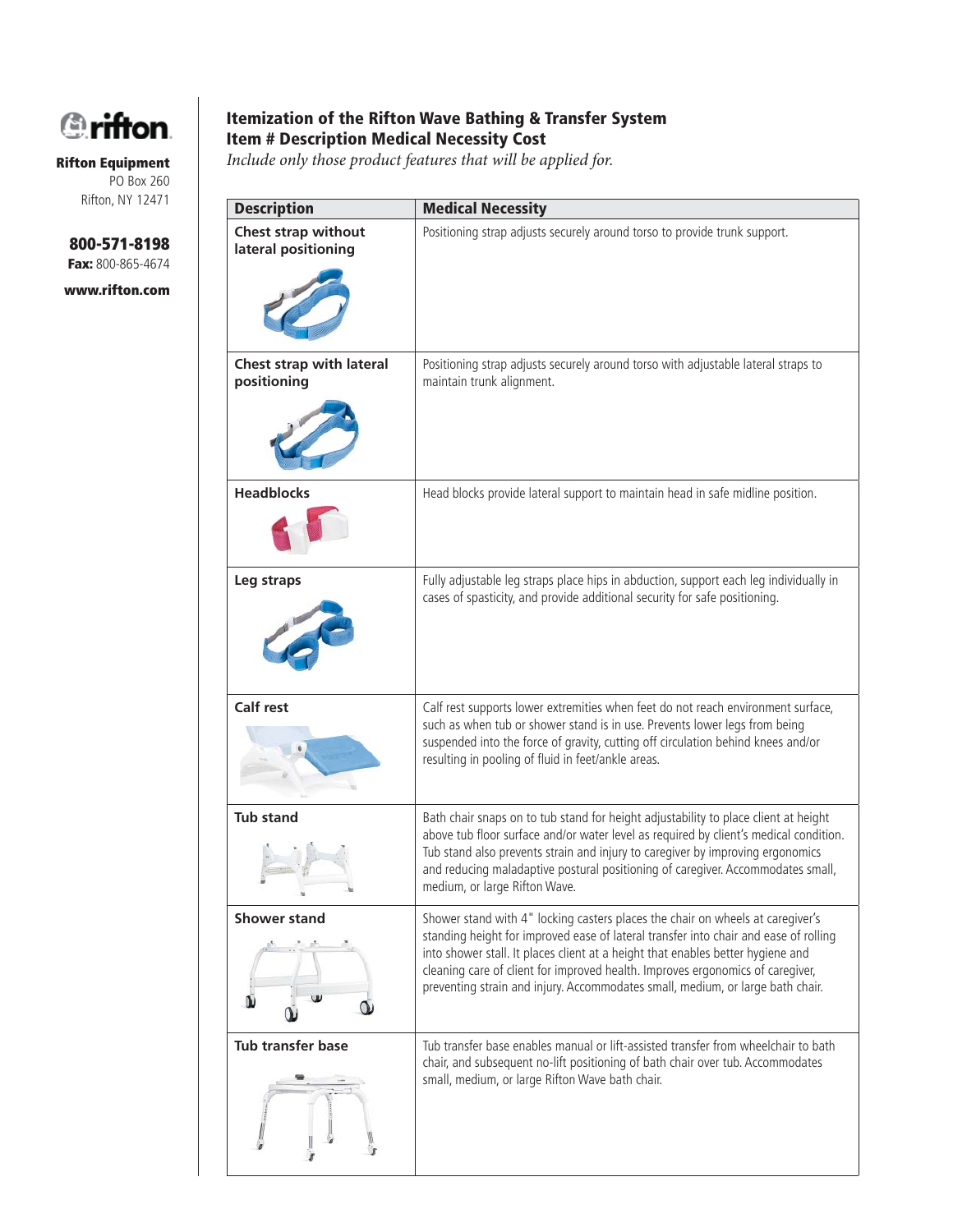

> **800-571-8198 Fax:** 800-865-4674

**www.rifton.com**

| <b>Additional head block</b>                                    | Additional head blocks can provide additional lateral support to upper trunk to<br>maintain posture in safe midline position.                                                               |
|-----------------------------------------------------------------|---------------------------------------------------------------------------------------------------------------------------------------------------------------------------------------------|
| <b>Additional fabric cover</b>                                  | Additional fabric cover necessary to assure alternating use of available fabric covers,<br>and laundering of the fabric when not in use, for effective sanitizing and infection<br>control. |
| <b>Additional chest</b><br>strap without lateral<br>positioning | Additional positioning strap adjusts securely around torso to provide trunk support.                                                                                                        |
| <b>Additional chest strap</b>                                   | Additional positioning strap adjusts securely around torso with adjustable lateral                                                                                                          |
| with lateral positioning                                        | straps to maintain trunk alignment.                                                                                                                                                         |
| <b>Conversion Kit with</b>                                      | Conversion kit is a significant cost-saving option, that allows the client to transition                                                                                                    |
| calf rest                                                       | from small to medium size by obtaining just a new back, seat, calf rest, and cover.                                                                                                         |
| <b>Conversion Kit without</b>                                   | Conversion kit is a significant cost-saving option, that allows the client to transition                                                                                                    |
| calf rest                                                       | from small to medium size by obtaining just a new back, seat, and cover.                                                                                                                    |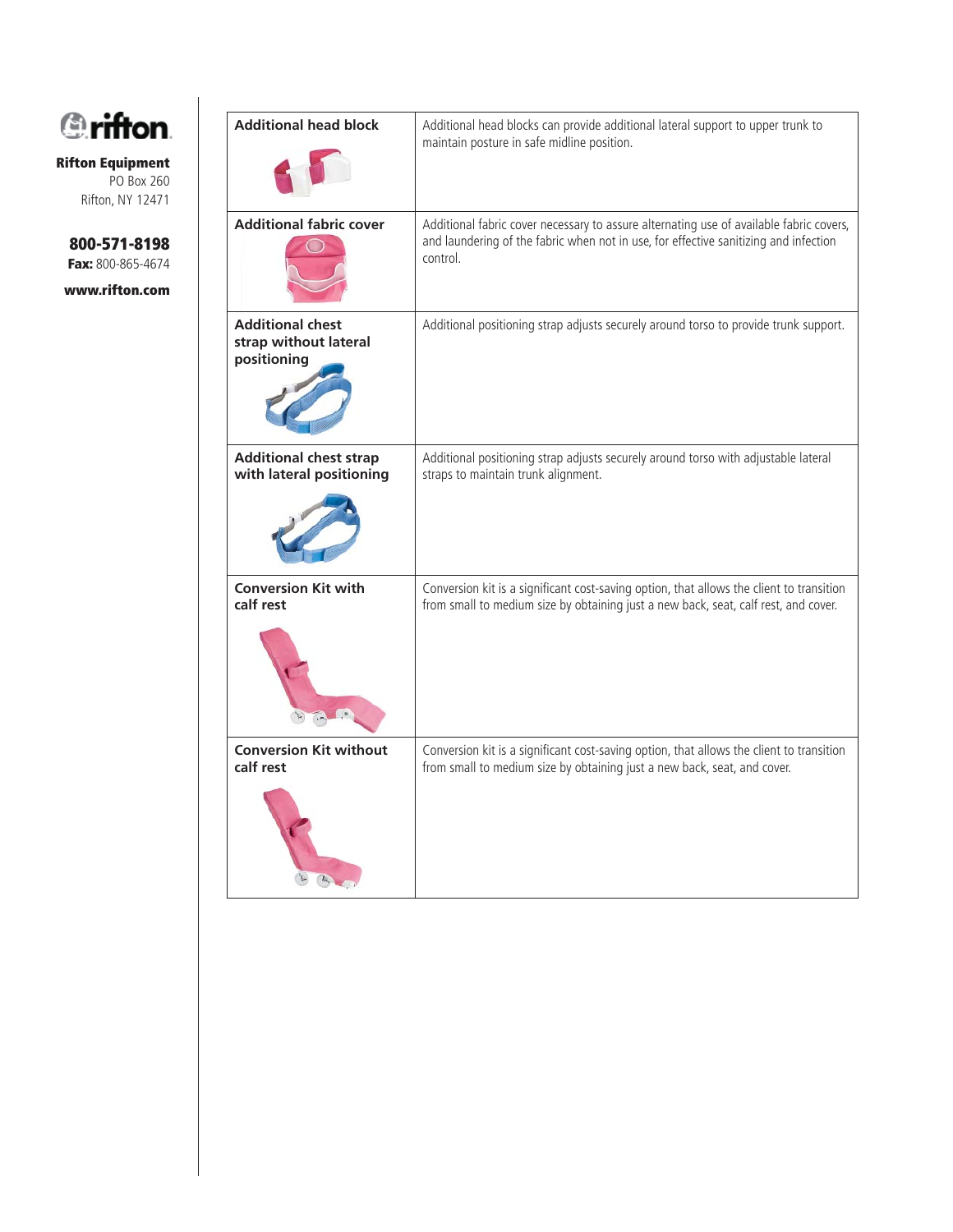

#### **Rifton Equipment** PO Box 260

Rifton, NY 12471

**800-571-8198 Fax:** 800-865-4674

**www.rifton.com**

#### **Make the person real and discuss psychological benefits as well as benefits to caregiver.**

The Rifton Wave will allow John to be bathed properly on a regular basis and will enable him to begin to participate in learning bathing skills. Through being an active participant in his own bathing routine, John will learn basic living skills of personal hygiene that will help him achieve a sense of independence and dignity. This device also has tremendous benefits to John's family and caregivers. Utilizing the tub transfer base assures a safer transfer for John and the risk of caregiver injury and fatigue will be reduced. The Rifton Wave will fulfill John's need for security and freedom of movement to develop the skills necessary for him to optimize his health and avoid adverse medical problems as he grows into adulthood. If these needs are met, John will be happier, healthier, and better able to benefit from his home and school environment.

#### **Discuss the cost of not having the equipment. Reiterate and summarize the cost**  benefits.

*(Describe other less costly ways to meet the recipient's needs that have been considered and why they are not adequate. Include details, for example, the make and model of less costly items considered and rejected.)*

Bathing people with significant support needs is often one of the most difficult tasks for families and caregivers. Without this device John will not experience proper bathing with regularity, putting him at an increased risk for medical complications including urinary tract infection and skin breakdown. All of these will drive up overall medical costs for pharmaceutical and other medical interventions.

As John continues to grow he will become a further liability for injury to himself and his caregiver during transfers. This could result in potential additional costs of injury claims.

The adaptability, adjustability, and compactness of the Rifton Wave takes all the obstacles presented in the bathroom environment into consideration and lowers the risk of injury to caregivers. No other device in the market offers the angle adjustability of the seat, back and calf rest that will reduce the extensor tone that John exhibits, and enable a more relaxed seated position during the bathing process. In addition, no other device on the market offers the tub transfer base for effective transition from wheelchair to bath chair and over the tub with zero lifting for the caregiver.

Because the Rifton Wave accommodates for growth and can be used as an alternative floor positioning/seating device, it can reduce the cost of John's medical care by lasting longer than similar equipment and potentially eliminating other costly equipment.

Taking the above factors into consideration, I feel that the Rifton Wave will not only meet the needs of John Doe, his family and his caregivers, but also in the long run save the insurer money over other options.

#### **Summary/conclusion.**

Using the Rifton Wave can alleviate or overcome the many difficulties presented in bathing and hygiene care in the bathroom environment. The Rifton Wave has the adjustability and adaptability to accommodate the needs of the client for comfort, stability and function while seated for bathing. This DME is essential and is intended for persons with disabilities and chronic conditions. Providing this DME enables people with disabilities to accomplish tasks that they would otherwise be unable to perform.

Bathing is an activity of daily living that is essential to health and personal hygiene. John's physician has ordered a hygiene management program to prevent the health issues of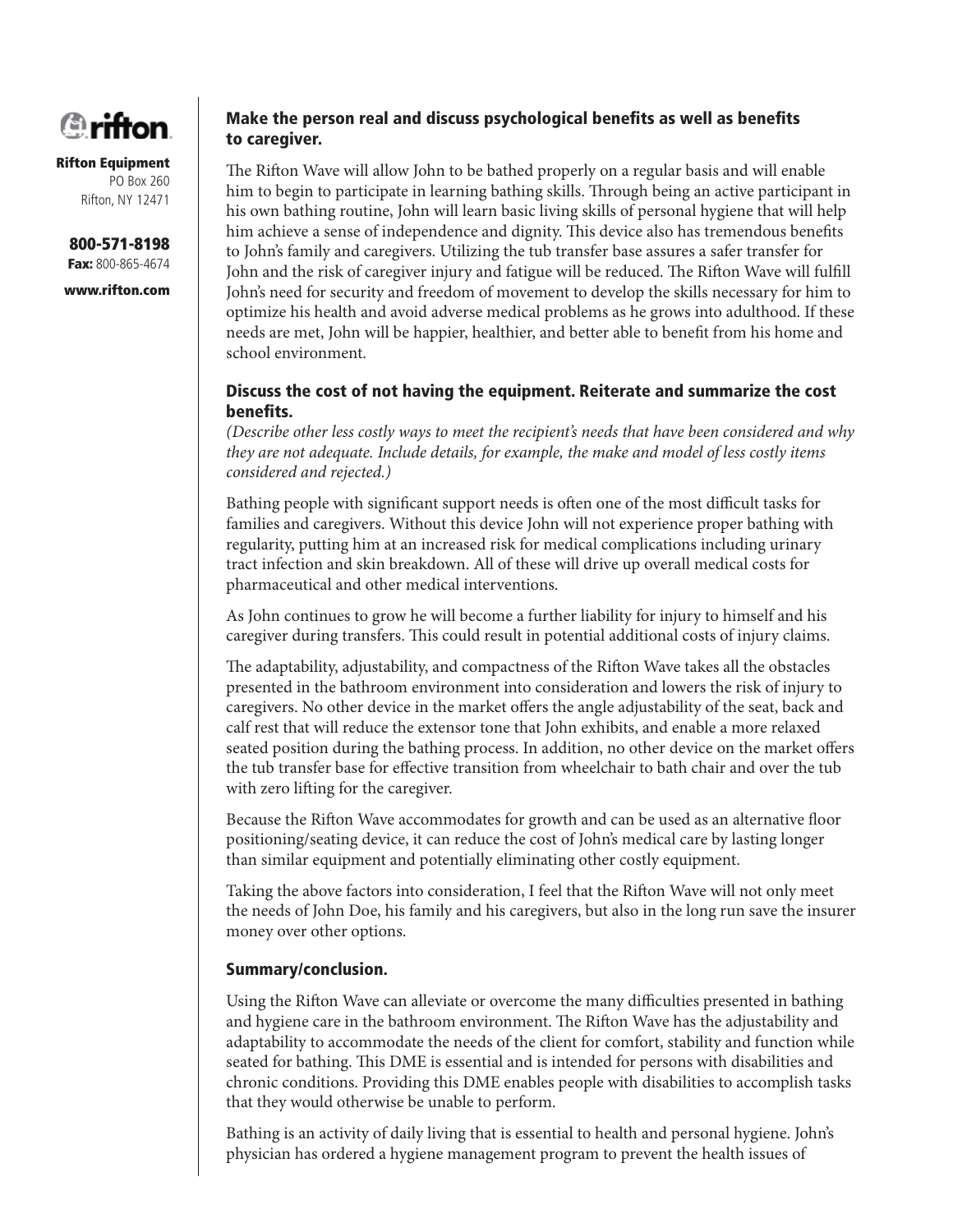

**800-571-8198 Fax:** 800-865-4674

**www.rifton.com**

urinary tract infection and decubiti. John Doe has a medical history of these conditions, which have previously required significant medical attention with associated costs. The features, support options and accessories of the Rifton Wave directly address the areas of stability, comfort and good positioning that are medically necessary for essential daily cleaning and hygiene management. In the home setting, John's family will use the device both in the bathtub and in a roll-in shower. This will allow John to consistently follow his hygiene routine as prescribed by his physician to address the management necessary due to his incontinence and integumentary issues.

John Doe is unable to safely and promptly access the bathtub or shower in the bathroom at home because of his medical condition. This is the same medical condition that makes a standard tub bench or shower chair unsafe for John, whereas this requested item will address the recipient's medical condition(s). As specified by physician's orders, John's specific medical condition(s) require(s) him on occasion to be lowered into the bathtub to soak in the water rather than being positioned for a shower, particularly when his skin health is at risk. This device enables this option for John.

This device will be used daily by him. This should be considered when evaluating the need for this necessary equipment.

John's living arrangement and caregiver status have been reviewed carefully and are shown to be compatible with this device. The requested equipment is appropriate to the recipient's height and weight. A trial has shown that the requested equipment will fit in all necessary areas of John's home. Other less costly ways to meet John's needs have been considered and they will not meet his needs.

A complete evaluation by [physical therapist/occupational therapist/other professional] with experience evaluating bathing and toileting equipment was performed in John Doe's home with caregivers present, and this evaluation determined this device to be appropriate for John Doe.

Taking these factors into consideration, the Rifton Wave will certainly meet the needs of John and his family and caregivers and, at the same time, offer a less costly alternative to hygiene care for John. This device is medically necessary for John with his particular medical condition because without use of the equipment he is unable to safely bathe or shower.

**Don't forget to include pictures of the Rifton Wave**.